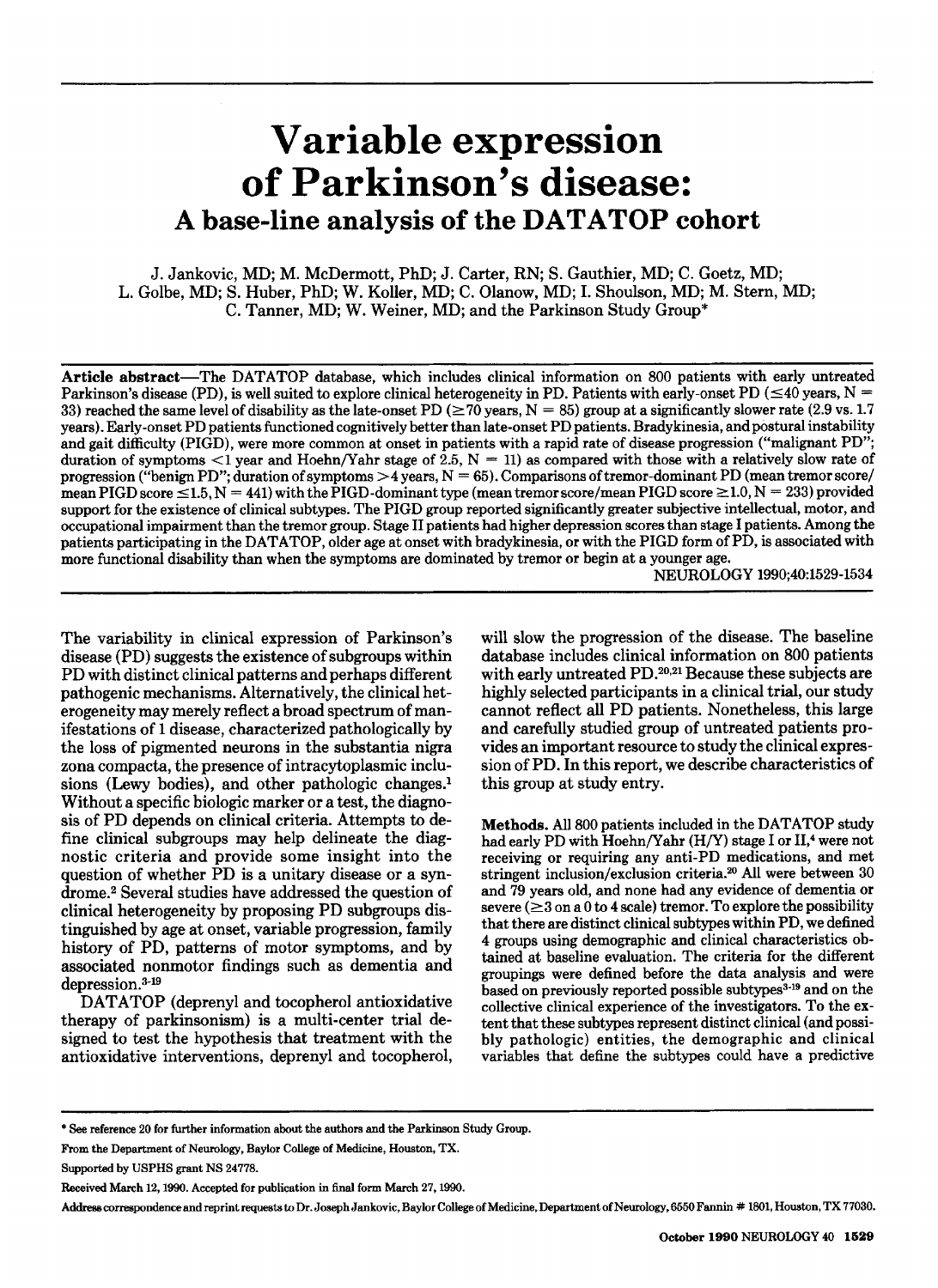#### **Table 1. Early- vs. late-onset PD**

I

| Variable                  |      | <b>Early onset</b><br>$\leq$ 40 yrs) |    | Late onset<br>$(\geq 70$ yrs) |     |    |                  |
|---------------------------|------|--------------------------------------|----|-------------------------------|-----|----|------------------|
|                           | Mean | SD                                   | N  | Mean                          | SD  | N  | $\boldsymbol{p}$ |
| Percent males             | 63.6 |                                      | 33 | 70.6                          |     | 85 | <b>NS</b>        |
| Age at onset              | 35.8 | 2.6                                  | 33 | 73.1                          | 2.0 | 85 | 0.0001           |
| Age at entry              | 38.7 | 3.1                                  | 33 | 74.8                          | 2.1 | 85 | 0.0001           |
| Duration of symptoms      | 2.9  | 1.6                                  | 33 | 1.7                           | 1.0 | 85 | 0.0001           |
| H/Y stage at onset        | 1.0  | 0.2                                  | 33 | 1.3                           | 0.4 | 82 | 0.0001           |
| H/Y stage at entry        | 1.5  | 0.5                                  | 33 | 1.7                           | 0.5 | 85 | <b>NS</b>        |
| S/E ADL score             | 90.6 | 6.9                                  | 33 | 89.1                          | 7.1 | 85 | NS.              |
| Mini-Mental score         | 29.1 | $1.6\,$                              | 33 | 28.2                          | 1.9 | 85 | 0.02             |
| Total recall*             | 50.3 | 9.0                                  | 33 | 36.6                          | 9.9 | 85 | 0.0001           |
| Sensory complaints        | 0.8  | 1.0                                  | 33 | 0.4                           | 0.6 | 85 | 0.03             |
| Tremor by history (L arm) | 1.0  | 1.1                                  | 33 | 0.5                           | 0.8 | 85 | 0.03             |
| Rigidity (L arm)          | 1.4  | 1.0                                  | 33 | 0.7                           | 0.8 | 85 | 0.0004           |

\* Late-onset patients **also** performed **worse** on a **variety** of neuropsycbologic **tests,** including digit span, symbol digit modalities, long-term **storage** and recall, and Purdue pegboard.<sup>20</sup>

value concerning the associated symptoms, course, and prognosis.

*Early versus late onset.* In this comparison, the early-onset group was defined (a priori) **as** patients who according to the investigators had their 1st symptoms of PD at or before age 40 years. The late-onset group was arbitrarily defined as patients with onset of PD symptoms at or after age 70.

*Benign versus malignunt status.* Patients in the benign group were defined by a duration of PD symptoms of at least **4**  years before entry into the study. (Patients with duration greater than 5 years were excluded from DATATOP.) Despite the relatively long duration of symptoms, the disability of benign patients at entry was mild enough to satisfy the inclusion criteria of DATATOP. Patients included in the malignant group were defined as having PD symptoms for 1 year or less and progressing during this period of time  $(\leq1$  year) to a stage of 2.5 on the H/Y scale. (Patients with stage  $>$  2.5 were excluded from DATATOP.)

*H/Y stage* I **versus** *HIY stage II.* The H/Y stage I group was defined as patients with H/Y stages 1.0 (unilateral involvement only) and 1.5 (unilateral and axial involvement). The H/ Y stage I1 group was defined **as** patients with H/Y stages 2.0 (bilateral involvement without impairment of balance) and 2.5 (mild bilateral involvement with recovery on retropulsion by the pull test).

*Tremor versus* PIGD *types.* The Unified Parkinson's Disease Rating Scale (0 to 4 ratings,  $0 =$  no or absent;  $4 =$  most severe symptom or sign) was used to assess the severity of motor symptoms and signs.2z An average global tremor score was calculated as the mean of the following 9 items: right and left arm tremor as determined by history, tremor at rest of either face, lips, or chin, all **4** limbs, and action or postural tremor in both arms as determined by the investigator's examination. A mean score for the complex of postural instability and gait difficulty (PIGD) was calculated as the mean of the following 5 items: falling, freezing, walking difficulty by his*tory,* and gait and postural instability by examination. The tremor group was defined as patients with a ratio of mean tremor score/mean PIGD score greater than or equal to 1.5; the PIGD group included all patients with a ratio of less than or equal to 1.0.

These **4** groups were compared with each other with respect to demographic and clinical variables including gender, age at onset, duration of symptoms, side of body 1st affected, initial symptom(s), H/Y stage, and Schwab and England

score, Hamilton Depression Inventory, a comprehensive battery of neuropsychological tests, and all the items on the UPDRS<sup>20,22</sup> were rated prospectively. Chi-square tests of significance were performed for differences between the groups in nominal categorical variables (eg, gender, the presence or absence of certain initial symptoms, and family history). For continuous variables as well as ordinal categorical variables, 2-sample *t* tests were used. Comparisons that yielded a nominal  $p$  value  $\lt$  0.05 were deemed significant. Because the analysis is merely exploratory, the reported results are not adjusted for multiple comparisons and, therefore, some of the "significant" results may be due to chance alone. After Bonferroni adjustment, *p* values less than 0.0005 (0.05/100 comparisons) would be conservatively considered statistically significant. To explore the possibility that the observed differences

Scale for Activities of Daily Living **(S/E** ADL) as determined retrospectively by the rater at onset, at diagnosis of PD, and at the time of study entry. Occupational disability, Mini-Mental

between the groups were due to age differences, we repeated the analyses adjusting for the covariate age. For continuous and ordinal categorical variables we adjusted for age using a simple analysis of covariance model, and for nominal categorical variables we used a logistic regression model. Spearman rank-order correlations were used to analyze relationships between variables.

Results. There were 800 patients included in the DATATOP: 530 men and 270 women, with age at onset of 59.0  $\pm$  9.6 years (N = 748), duration of symptoms 2.1  $\pm$  1.3 (N = 748), and age at randomization 61.1  $\pm$  9.5  $(N = 800)$ .

*Early versus* late onset. Although at the time of randomization both early-onset  $(N = 33)$  and lateonset  $(N = 85)$  patients had similar degrees of disability as measured by H/Y stage and S/E ADL score, the early-onset group had a significantly longer estimated duration of symptoms (2.9 years) than the late-onset group (1.7 years), resulting in a slower progression of disease in the early-onset patients (table 1). This was also supported by the finding of a negative correlation between estimated duration of symptoms and age at onset; the younger age at onset was associated with a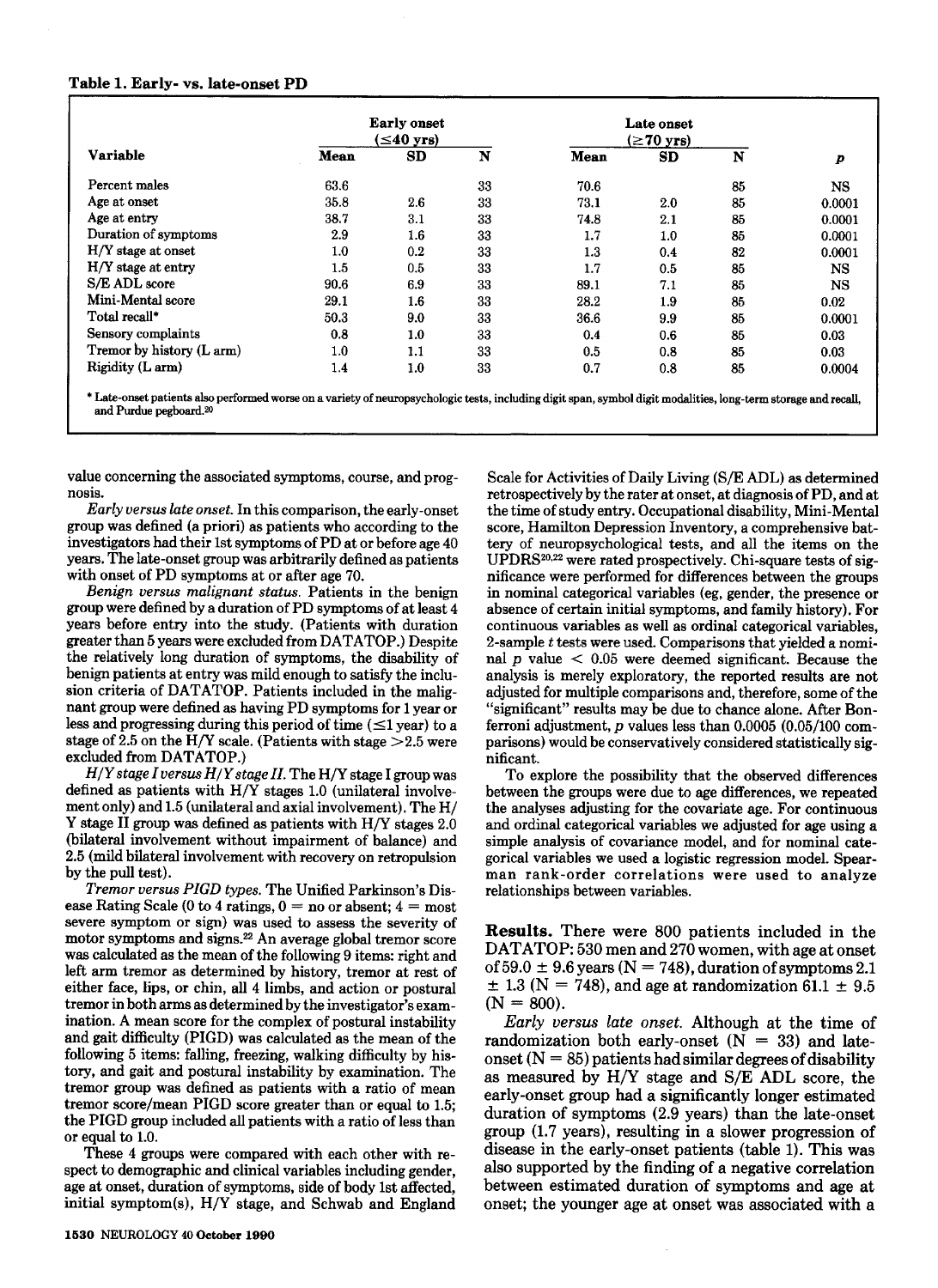| Variable             | Benign<br>(duration $\geq 4$ yrs) |     |    | <b>Malignant</b><br>(duration $\leq$ 1 yr,<br>$H/Y$ stage = 2.5) |     |    |        |
|----------------------|-----------------------------------|-----|----|------------------------------------------------------------------|-----|----|--------|
|                      | Mean                              | SD  | N  | Mean                                                             | SD  | N  | p      |
| Percent males        | 66.1                              |     | 65 | 72.7                                                             |     | 11 | NS     |
| Age at onset         | 55.4                              | 9.6 | 65 | 68.2                                                             | 3.9 | 11 | 0.0001 |
| Age at entry         | 60.2                              | 9.4 | 65 | 68.8                                                             | 3.9 | 11 | 0.0001 |
| Duration of symptoms | 4.8                               | 0.7 | 65 | 0.6                                                              | 0.3 | 11 | 0.0001 |
| $H/Y$ stage at entry | 1.8                               | 0.5 | 65 | 2.5                                                              | 0.0 | 11 | 0.0001 |
| Mini-Mental score*   | 28.6                              | 3.2 | 65 | 29.5                                                             | 0.9 | 11 | 0.04   |
| Post. instab.        | 0.3                               | 0.5 | 65 | 1.0                                                              | 0.2 | 11 | 0.0001 |
| At onset $(\%)$      |                                   |     |    |                                                                  |     |    |        |
| <b>Bradykinesia</b>  | 24.6                              |     | 65 | 54.5                                                             |     | 11 | 0.04   |
| Post. instab.        | 7.7                               |     | 65 | 45.4                                                             |     | 11 | 0.0001 |

longer estimated duration of symptoms (rho  $= -0.21$ ,  $p < 0.0001$ ). The early-onset patients also performed better than the late-onset patients on avariety of neuropsychological tests (table 1). Fifty-eight percent of the early-onset group had the left side of their body affected first, whereas only 32% of the late-onset patients had their 1st symptoms on the left side ( $p < 0.05$ ). Patients with late-onset disease were more occupationally disabled at the time of entry into the study than the earlyonset patients ( $p < 0.0001$ ).

*Benign uersus mulignant status.* Patients with a benign course  $(N = 65)$  were compared with those who had a relatively malignant progression  $(N = 11)$  (table 2). The benign group had an onset earlier (age,  $55.4 \pm$ 9.6 years) than the malignant group (age,  $68.2 \pm 3.9$ years). There was a significant difference between these groups in H/Y stage (1.8 vs. 2.5) as determined by the rater at the time of entry into the study. The average Mini-Mental State score was slightly worse in the **ma**lignant group, but the difference was not statistically significant when adjusted for age. All neuropsychological test scores and the motor subscores, except for increased postural instability of patients in the malignant group, were similar in the 2 groups at the time of entry into the study. Seventy-four percent **of** the benign group and *55%* of the malignant group had tremor as the initial symptom. This difference was nearly significant when adjusted for age  $(p = 0.06)$ . In contrast, bradykinesia (55% vs. 25%) and postural instability (45% vs. 8%) were more common at onset in patients who had more rapid estimated progression, even when adjusted for age.

*H/Y stage I uersus stage II.* Patients with unilateral (with and without axial) symptoms, H/Y stage I (mean,  $1.2 \pm 0.24$ ; N = 402) at the time of entry into DATATOP, were compared with those with bilateral symptoms, H/Y stage II (mean,  $2.1 \pm 0.21$ ; N = 398) (table 3). Patients with bilateral findings had a significantly longer estimated duration of symptoms, older age at onset, lower S/E ADL scores, greater occupational disability, and higher Hamilton Depression Scores than the patients with predominantly unilateral symptoms. UPDRS subjective scores showed more in-

tellectual impairment, depression, thought disorder, and lack of motivation in the stage I1 as compared with stage I patients. Stage I1 patients performed less well than the stage I patients on tests of total recall, longterm storage and recall, and short-term and delayed recall. However, since the stage I1 patients were older on average than the stage **I** patients, when the analysis of these cognitive variables was adjusted for age, these differences disappeared. Therefore, while age does not explain differences between the groups with regard to motor signs, it may explain many of the differences in cognitive signs. Stage I1 patients also had more difficulties with all activities of daily living as measured by the UPDRS. In addition, they scored worse in some motor functions including speech, facial expression, tremor at rest in the face and left side of the body, action/postural tremor in both arms, generalized rigidity, hand and leg agility, arising from a chair, gait, posture, postural stability, and bradykinesia. Stage I patients were more likely to have tremor at the onset of their symptoms, whereas bradykinesia, hypomimia, drooling, swallowing and speech problems, and PIGD were more likely to be present at onset in the stage I1 patients.

*Tremor uersus PIGD types.* Patients with tremordominant PD  $(N = 233)$  were compared with those who had the PIGD-dominant type  $(N = 441)$  (table 4). The PIGD group had greater occupational disability and more intellectual impairment, depression, lack of motivation, and impairment in activities of daily living on UPDRS than the tremor group. However, there was no difference between this group and the tremor group in performance on formal neuropsychological tests. In addition to greater postural and gait difficulties, the PIGD patients had more severe body bradykinesia, difficulty rising from a chair, and poor posture. Rigidity was not different in the 2 groups at entry. However, rigidity, dystonia, gait, and postural difficulties were more likely to be present at the onset of the PIGD type of PD than in the tremor variety. The tremor-dominant patients not only had more severe tremor at rest, as expected, but also had more severe action-postural tremor, suggesting that this tremor **is** related to the typical resting tremor.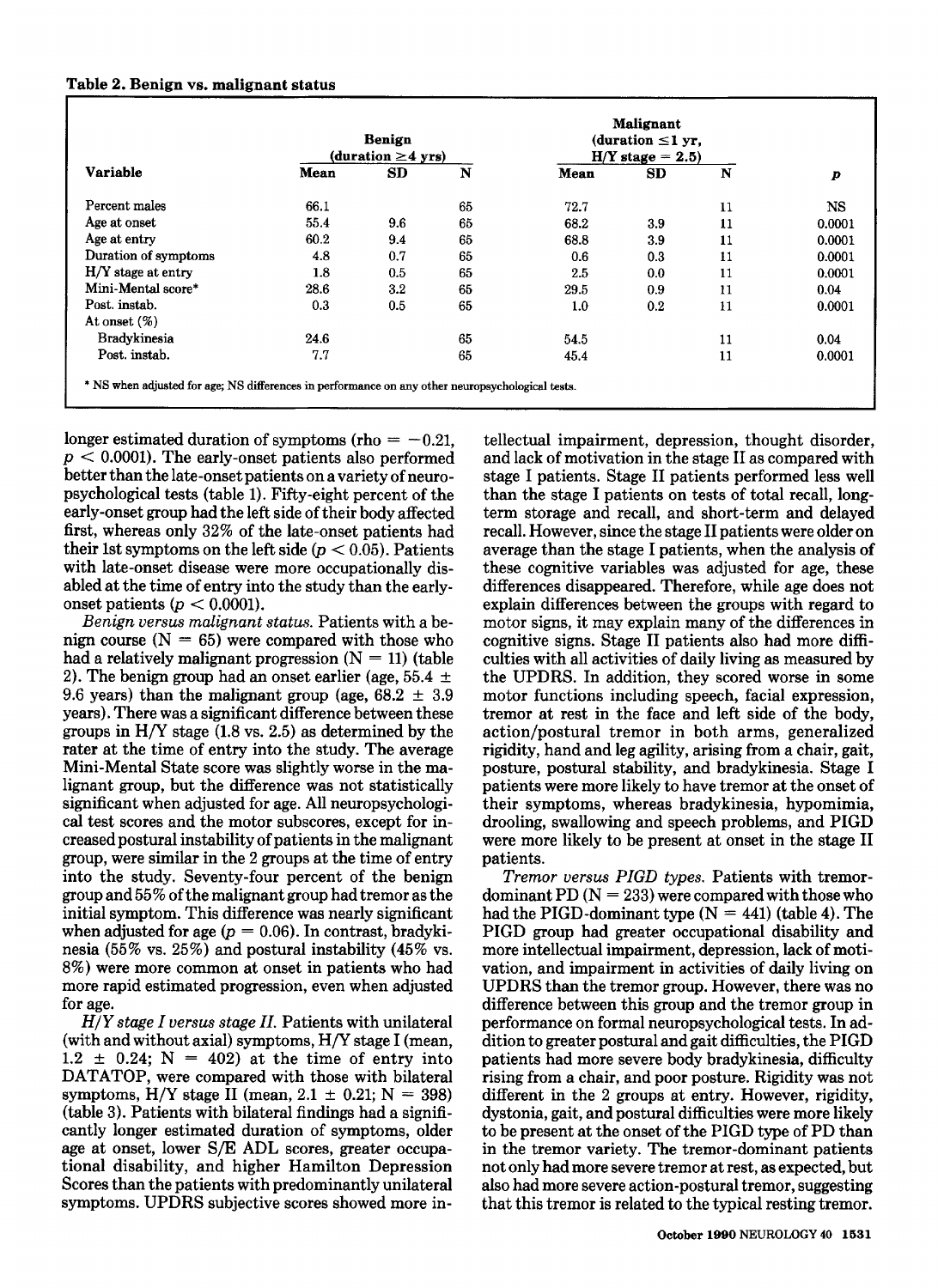# **Table 3. H/Y** stage **I vs. H/Y** stage **I1**

| <b>Variable</b>      |         | $H/Y$ stage $I$                       |     |             | $H/Y$ stage II                        |             |                  |  |
|----------------------|---------|---------------------------------------|-----|-------------|---------------------------------------|-------------|------------------|--|
|                      |         | $(\text{stage } 1.0 \text{ or } 1.5)$ |     |             | $(\text{stage } 2.0 \text{ or } 2.5)$ |             |                  |  |
|                      | Mean    | SD                                    | N   | <b>Mean</b> | SD                                    | $\mathbf N$ | $\boldsymbol{p}$ |  |
| Percent males        | 62.7    |                                       | 402 | 69.8        |                                       | 398         | 0.03             |  |
| Age at onset         | 57.8    | 10.1                                  | 369 | 60.2        | 9.1                                   | 379         | 0.0004           |  |
| Age at entry         | 59.8    | 9.9                                   | 402 | 62.5        | 8.9                                   | 398         | 0.0001           |  |
| Duration of symptoms | 2.0     | 1.1                                   | 369 | 2.3         | 1.3                                   | 379         | 0.0001           |  |
| H/Y stage at entry   | $1.2\,$ | 0.2                                   | 402 | 2.1         | 0.2                                   | 398         | 0.0001           |  |
| S/E ADL score        | 93.0    | 6.3                                   | 402 | 88.8        | 7.9                                   | 398         | 0.0001           |  |
| Depression*          | 2.4     | 2.8                                   | 401 | 3.0         | 3.0                                   | 398         | 0.005            |  |
| Occup. disabil.      | 0.3     | 0.6                                   | 402 | 0.7         | 0.7                                   | 398         | 0.0001           |  |
| Purdue pegboard      | 9.1     | $3.5\,$                               | 401 | 7.6         | 3.2                                   | 397         | 0.0001           |  |
| At onset $(\%)$      |         |                                       |     |             |                                       |             |                  |  |
| Tremor               | 78.9    |                                       | 402 | 71.4        |                                       | 398         | 0.01             |  |
| <b>Bradykinesia</b>  | 25.6    |                                       | 402 | 35.2        |                                       | 398         | 0.003            |  |
| Post. instab.        | 6.0     |                                       | 402 | 11.8        |                                       | 398         | 0.004            |  |
| Gait problems        | 9.5     |                                       | 402 | 17.6        |                                       | 398         | 0.001            |  |
| <b>UPDRS</b> scoret  |         |                                       |     |             |                                       |             |                  |  |

t **Stage I1 patients performed worse on all UPDRS item except for sensory complaints and right** arm **tremor.** 

There was no statistically significant difference in reported family histories of PD (19.0% of 411 patients with known family history in the tremor group compared with 19.8% in the 222 patients in the PIGD group) between the **2** groups. Although the family history of essential tremor was reported twice as frequently in the tremor group (14.2% of 409 patients who knew their family history well enough to provide adequate information) as compared with the PIGD group (7.8% of 219 patients), this difference did not reach statistical significance. Family members were not systematically examined to verify the family histories.

Spearman correlation analyses show that PIGD correlates well with bradykinesia (rho  $= 0.52$ ) and with  $S/E ADL$  (rho = -0.48; as PIGD increases  $S/E ADL$ worsens). In contrast, PIGD is not correlated with tremor (rho  $= 0.02$ ).

**Discussion.** This analysis of baseline DATATOP database suggests that early-onset PD patients progress at a slower rate than late-onset patients. The study also provides support for the existence of at least 2 clinical subtypes of PD, the tremor-dominant and the PIGD forms. The **data** further indicates that patients with malignant PD have more PIGD and bradykinesia and less tremor at onset as compared with those with benign PD and that a deterioration in motor function is not necessarily accompanied by a cognitive decline.

While DATATOP provides a large and comprehensive database of clinical information in early PD, the results of this analysis must be interpreted cautiously. This is not an epidemiologic study and, therefore, the patients cannot be considered representative of the community as a whole. For example, because only patients between ages 30 and 79 are included in DATATOP, the late-onset group is not necessarily representative of all patients with onset of PD at old age. Furthermore, patients with a tremor score of **3** or more

and patients with significant dementia and depression as measured by psychometric tests were excluded from DATATOP. Another potential pitfall in the interpretation of the data is that because of the large number of subjects, the power may be so great that very small, and perhaps clinically insignificant, differences are detected. Alternatively, since all the patients are in early stages of their disease, some may have not yet "differentiated" into 1 of the defined (eg, tremor-dominant or PIGD-dominant) categories. The analyses are **also**  based on clinical data collected at a single point in time and, therefore, progression of disease can only be estimated. In order to correlate the rate of progression with clinical variables, we later intend to analyze prospectively collected data. The goal of the current study is to seek out consistent patterns in clinically related variables. Despite the stated caveats, several important qualitative conclusions have emerged from this exploratory analysis.

Although patients with late-onset PD were slightly more disabled at onset of their symptoms as measured by their H/Y stage than the early-onset patients, both groups had similar levels of disability at the time of entry into the study (table 1). However, late-onset patients appeared to reach this disability more rapidly than early-onset patients  $(p < 0.0001)$ . While most studies **also** found that late-onset patients deteriorated more rapidly than those with early-onset disease,  $3,4,9,12,14,18$  some suggested that the 2 groups progressed at similar rates,<sup>4,13</sup> and 1 study concluded that early-onset patients actually progressed more rapidly.3 Some,<sup>11,12</sup> but not all,<sup>13</sup> studies also noted that earlyonset PD patients were more sensitive to levodopa than the late-onset patients and developed levodopa-induced dyskinesias and motor fluctuations earlier than did the late-onset patients. Our data also suggest that earlyonset PD patients have better cognitive test scores than those with late-onset disease. However, this difference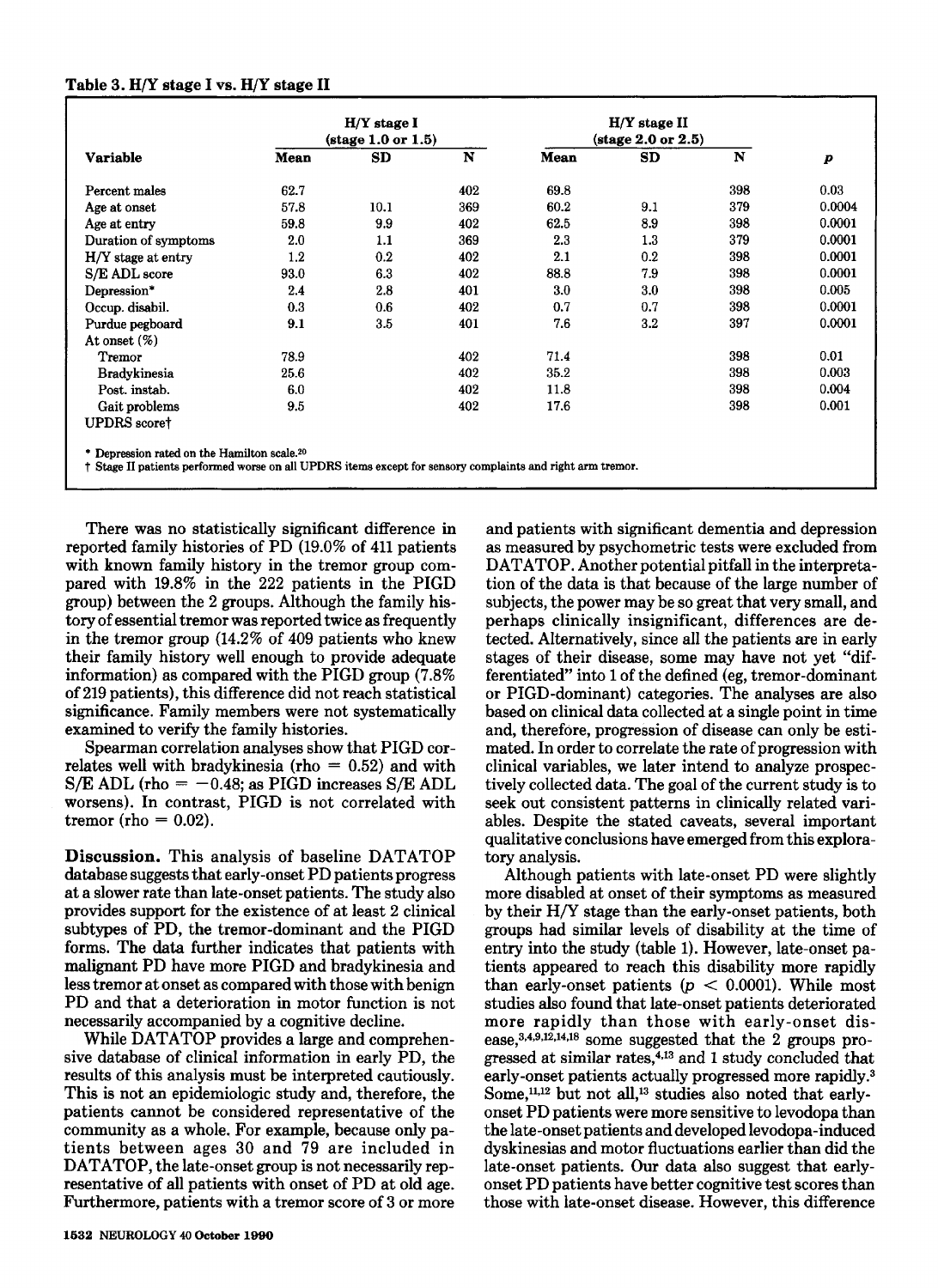## **Table 4. Tremor vs. PIGD types**

| Variable*            | <b>Tremor</b><br>$(T/PIGD \geq 1.5)$ |     |     | <b>PIGD</b><br>$(T/PIGD \leq 1.0)$ |     |     |                  |
|----------------------|--------------------------------------|-----|-----|------------------------------------|-----|-----|------------------|
|                      | <b>Mean</b>                          | SD  | N   | Mean                               | SD  | N   | $\boldsymbol{p}$ |
| Percent males        | 69.4                                 |     | 441 | 59.7                               |     | 233 | 0.01             |
| Age at onset         | 59.0                                 | 9.6 | 414 | 58.9                               | 9.7 | 218 | <b>NS</b>        |
| Age at entry         | 61.2                                 | 9.5 | 441 | 60.9                               | 9.3 | 233 | <b>NS</b>        |
| Duration of symptoms | 2.2                                  | 1.3 | 419 | 2.1                                | 1.2 | 213 | <b>NS</b>        |
| $H/Y$ stage at entry | 1.6                                  | 0.5 | 441 | 1.8                                | 0.5 | 233 | 0.0001           |
| S/E ADL score        | 92.5                                 | 6.4 | 441 | 88.1                               | 8.5 | 233 | 0.0001           |
| Occup. disabil.      | 0.4                                  | 0.6 | 441 | 0.7                                | 0.7 | 233 | 0.0001           |
| Intell. impair.      | 0.3                                  | 0.5 | 441 | 0.4                                | 0.5 | 233 | 0.01             |
| Lack of motivation   | 0.4                                  | 0.6 | 441 | 0.5                                | 0.6 | 233 | 0.009            |
| Speech diffic.       | 0.5                                  | 0.6 | 441 | 0.7                                | 0.7 | 233 | 0.0002           |
| Swallow. diffic.     | 0.1                                  | 0.3 | 441 | 0.3                                | 0.5 | 233 | 0.0001           |
| Falling              | 0.0                                  | 0.2 | 441 | 0.1                                | 0.4 | 233 | 0.0001           |
| <b>Freezing</b>      | 0.0                                  | 0.1 | 441 | 0.2                                | 0.4 | 233 | 0.0001           |
| <b>Bradykinesia</b>  | 0.8                                  | 0.7 | 441 | 1.3                                | 0.7 | 233 | 0.0001           |
| At onset $(\%)$      |                                      |     |     |                                    |     |     |                  |
| <b>Tremor</b>        | 87.5                                 |     | 441 | 47.6                               |     | 233 | 0.0001           |
| <b>Bradykinesia</b>  | 24.0                                 |     | 441 | 43.8                               |     | 233 | 0.0001           |
| Rigidity             | 22.9                                 |     | 441 | 37.3                               |     | 233 | 0.0001           |
| Post. instab.        | 5.0                                  |     | 441 | 15.0                               |     | 233 | 0.0001           |

\* Tremor (rest and action) was worse in the tremor dominant group, whereas rapid succession movements, arising from chair, posture, gait, and postural **stability were worse in the PIGD group; NS differences were found in** *age* **at onset, rigidity, performance on neuropsychological testa, or family history of tremor or PD.** 

may be explained by the younger age of the early-onset group at the time of entry into the study. Because the late-onset patients were more occupationally disabled than the early-onset group, even mild depression as a reaction to their motor disability may have adversely influenced their cognitive scores. Starkstein et **all9**  noted that depression correlated with cognitive impairment and duration of symptoms in the early-onset PD group, whereas in the late-onset group, depression correlated more with impairments in activities of daily living.

While the differences between early- and late-onset subgroups have been interpreted as evidence for 2 distinct types of PD, it is possible that age alone, perhaps by contributing to a gradual loss of neuronal plasticity, may in some way alter the expression of an otherwise unitary disease. Similar interpretation could be applied to our finding that early-onset patients are more likely to have the benign form of PD than the patients with onset **of** symptoms later in life. However, the differences between benign and malignant groups persist even when the benign vs. malignant comparisons are adjusted for age. Therefore, even though the malignant group is older, the age difference cannot explain the clinical differences between the benign and malignant groups.

In **1** clinical-pathologic study of **57** parkinsonian and **49** control brains, the duration **of** parkinsonian symptoms correlated negatively with the age at onset.23 However, use of tritiated **alpha-dihydrotetrabenazine**  binding as an index of monoaminergic innervation of the caudate nucleus revealed no difference in the estimated rate of progression of striatal dopamine depletion between those patients who had onset of their symptoms after age 60 years (mean age at onset, 71.5  $\pm$ 1.4) and those with age at onset before age 60 (mean age at onset,  $52.7 \pm 1.2$ ). The late-onset patients actually had higher density of binding and less severe striatal dopamine depletion at death than the early-onset patients, possibly because the late-onset patients did not live long enough for the pathologic process to fully develop.

Because eachpatient in the malignant PD group had, by definition, an H/Y stage of **2.5** as compared with a mean of  $1.8 \pm 0.4$  for the benign group, it was not surprising that they had a greater degree of PIGD at the onset of PD symptoms (table **2).** However, the lack of significant differences in cognitive performance between the **2** groups is an unexpected finding and it differs from  $most, <sup>17,24-27</sup>$  but not all,<sup>28</sup> previous studies which found a positive correlation between motor and intellectual impairment. Because DATATOP excluded patients with actual cognitive impairment, however, this finding cannot be easily compared to these other studies. Our analysis suggests that motor deterioration in PD does not inevitably parallel cognitive decline. Some studies, however, have found a correlation between cognitive impairment and gait disorder. $9.29$  Because gait disorder in PD is usually unresponsive to levodopa, we postulate that cognitive impairment in PD results mostly from a nondopaminergic deficit. Degeneration of the nucleus basalis of Meynert and of the pedunculopontine nucleus, **2** cholinergic nuclei, occurs with normal aging but is more prominent in PD.<sup>30</sup> This may partly explain the cognitive decline seen particularly in elderly parkinsonian patients.<sup>15,16</sup> In addition, the cholinergic deficiency in these patients may partly correct the relative cholinergic preponderance, which is